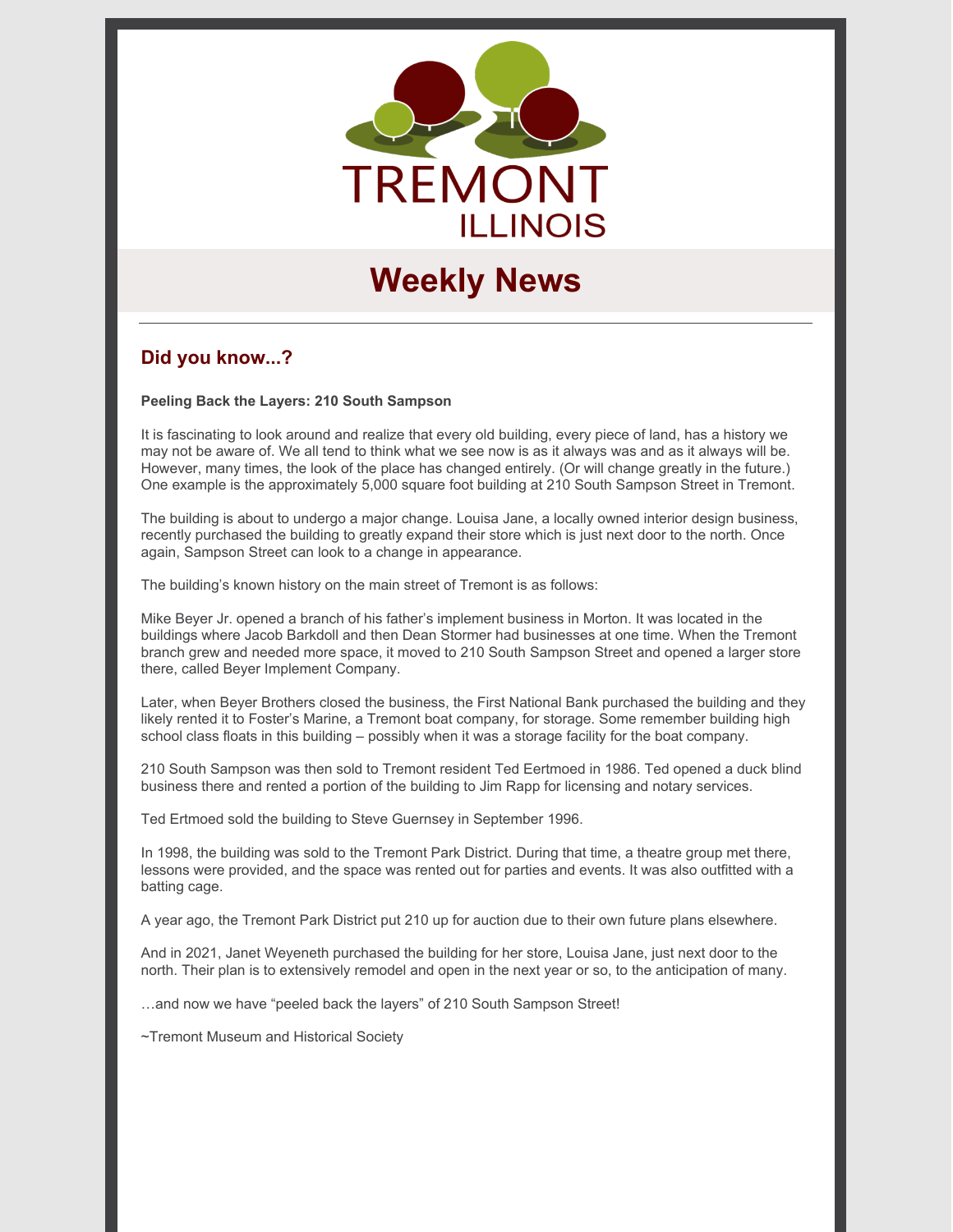



*Design rendering for Louisa Jane expansion*

# **Winning Communities**

#### The Tremont Community Weekly News

Are you enjoying the weekly Tremont newsletter found each Monday in your inbox? The Winning Communities Board sincerely hopes that is the case and welcomes any comments or suggestions you may have. We greatly appreciate the numerous local organizations willing to provide such interesting and timely content our readers have come to expect. The Board is committed to continuing the publication into 2022 still free of subscription costs.

The Winning Communities organization relies completely on donations to operate. As you might imagine, there are administrative fees associated with this publication. Please consider assisting us with the cost of this weekly newsletter. A contribution of between \$5 and \$20 dollars would assist us greatly in providing this valuable community service. As our subscribers approach 1000, we reluctantly ask for your help.

If you're able, donations can be made to Tremont Winning Communities at P.O. Box 76 or dropped off at the Village Hall. You can also [click](https://www.tremontil.com/donate.html) here to donate online. The Winning Communities Board appreciates your consideration.

# **Tremont Historical Society Chicken Dinner & Program**

#### Everyone is Welcome!

Tuesday, January 18 at 6 PM the Tremont Historical Society will host its annual chicken Dinner at the Tremont Community Center. Chicken, drinks, and table service will be provided. Please bring a dish to pass, and, if desired, an unusual vintage item to tell about. If you are not sure what your item is, we may be able to help! This is usually a popular and interesting evening!

# **Early Childhood Screening**

Tremont School District #702 will be holding an Early Childhood Screening on Thursday, February 3, 2022. All children ages 0-5 living in District #702 are eligible.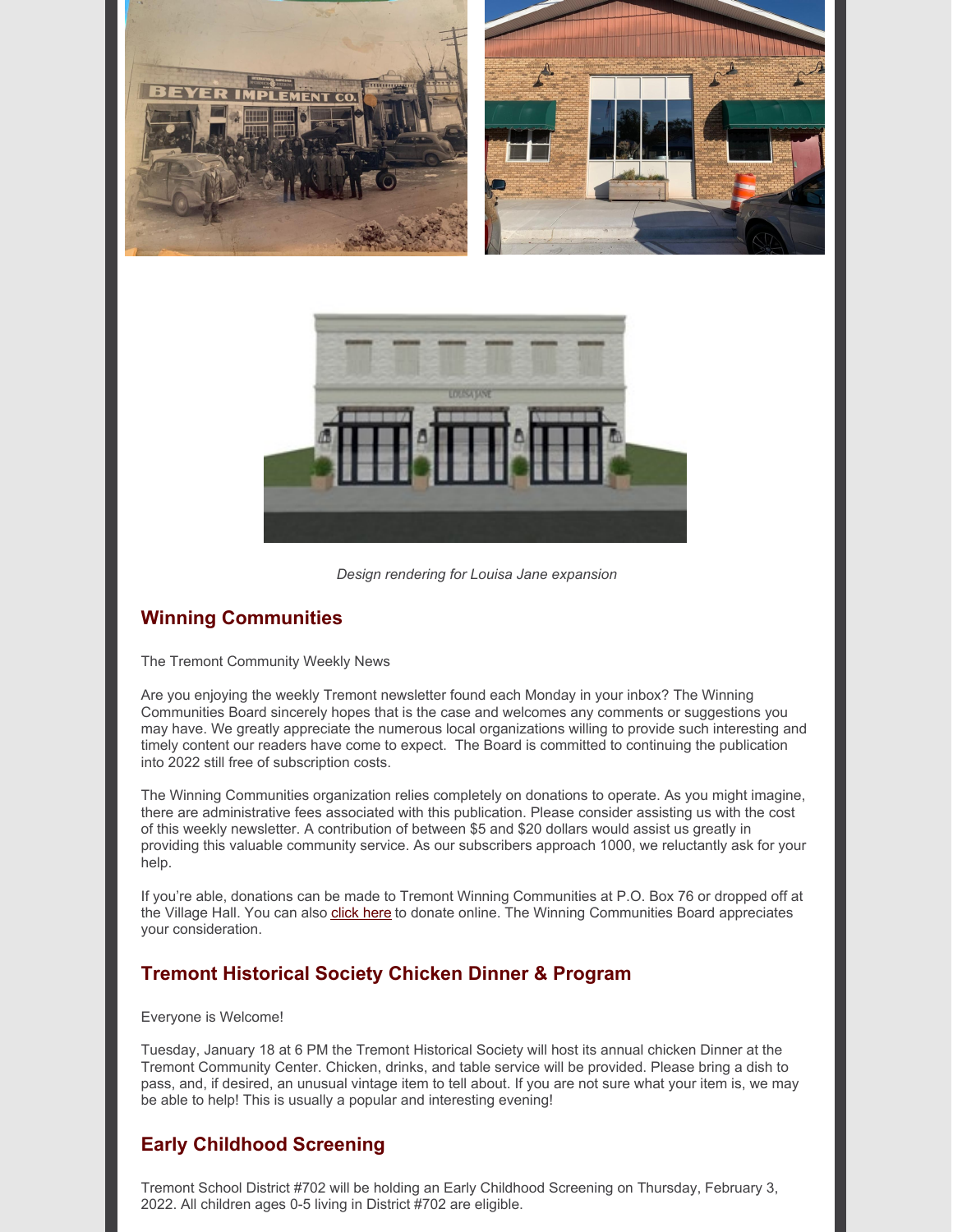This is not a Turk Center or Kindergarten Screening. The purpose is to screen developmental levels in motor skills, general knowledge, social skills, and speech/language skills in order to assess the need for special education services. Further evaluation may be recommended.

If you have concerns in the areas listed or would like reassurance that your child is progressing well, you can call and make an appointment. Contact Lisa Miller at 309-925-3461 Ext. 1016.



## **2022 Little Dribblers Basketball Program**

Little Dribblers is our recreation basketball program for boys and girls between the ages of Kindergarten – 3rd Grade. The program focuses on the basic skills including dribbling, passing, shooting, and scrimmaging at the end of the season.

Registration is now open online and at the Park District Office. **Dates**: February 12 – March 12 (Saturdays) **Where**: South Gym at the Tremont High School **When** (boys and girls together):

- Kindergarten 1st grade 12:30-1:20PM
- $2nd 3rd$  grade 1:30 -2:30PM

**Cost**: \$45.00 Participation Fee (includes participation shirt) **Program instructors**: Noelle Marron and Drew Gierich

Please Register Soon to assure enough time to order and receive the participation shirts.

[Click](https://tremontpark.recdesk.com/Community/Program/Detail?programId=1039) Here to register online.

## **Monday**

GB (V) at Eureka College - 4:00PM

### **Tuesday**

MS VB at Broadmoor - 4:30PM

MS BB home vs Washington Central - 5:30PM

Tremont Historical Society Chicken Dinner & Program - 6:00PM Community Center

### **Thursday**

MS VB home vs Morton - 4:15PM

Boys Swimming at Pekin - 4:30PM

HS Scholastic Bowl at LeRoy - 4:30PM

MS BB at Olympia - 5:00PM